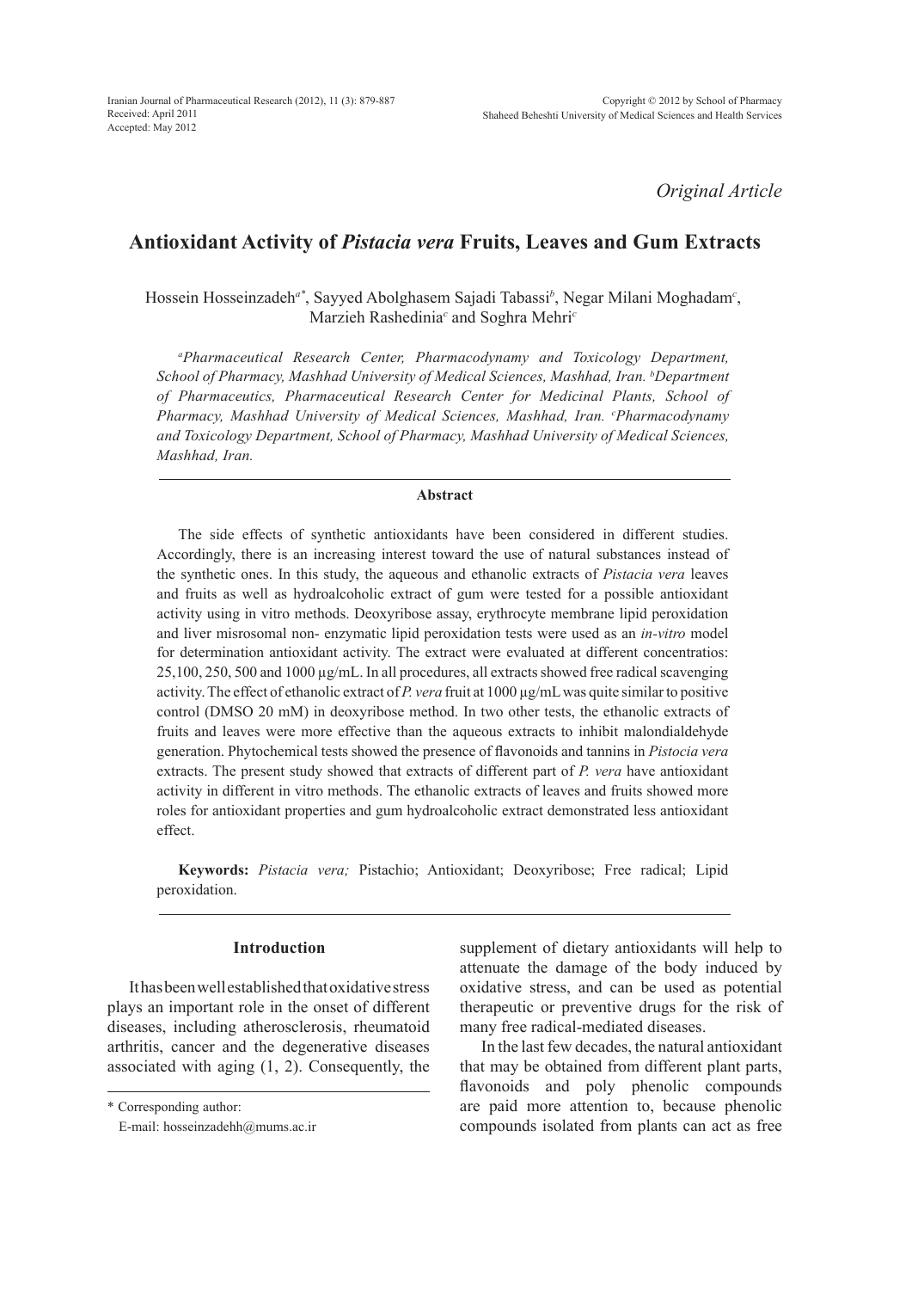radical scavengers, metal chelators, and singlet oxygen quenchers (3).

*Pistacia vera* L., is a plant member of Anacardiaceae family and native to Asia. Pistachio nut is mostly produced in Iran and some other countries (4). *Pistacia* species have caught up the interest of researchers due to the study on different part of this plant such as leaves, kernels, hulls and gum demonstrate various biological activities such as antioxidant potential, antimicrobial, anti-inflammatory, mainly due to flavonoids and other phenolic components and anti-insect activities (5-11). It has been proved that Pistachio nuts are a rich source of phenolic compounds and have been considered because of high antioxidant potential  $(12)$ .

Investigation on pistachio green hull has showed antioxidant, anti-microbial and antimutagenic activity (13). A clinical trial study on young men demonstrated that a pistachio diet improved blood glucose level, endothelial function, and some indices of inflammation and oxidative status (14). Also *P. vera* L. gum extract demonstrated a protective effect on oxidative damage in rat cerebral ischemia-reperfusion (15). It is also showed that a gum extract has antinocieptive and anti-inflammatory effect (16). In other study *P. vera* L. (Pistachio) leaves and nuts aqueous extracts showed antiemetic effect in young chicken (17).

 In recent studies, the side effects of synthetic antioxidants are considered. There is an increasing interest to the use of natural substances instead of the synthetic ones. The purpose of this study was the evaluation of antioxidant effects from different parts of pistachio fruits, namely leaves and gum using three *in-vitro* approaches: deoxyribose assay, erythrocyte membrane peroxidation and rat liver microsomal lipid peroxidation induced by Fe<sup>2+</sup>/ascorbate.

## **Experimental**

Ascorbic acid, Deoxyribose, Tiobarbitoric acid (TBA), ferric chloride, methanol, butylated hydroxytoluene (BHT) and trichloroacetic acid (TCA) were obtained from Merck (Germany).

*Plant material and Preparation of extracts P. vera* L. was collected from (KhorasanGonabad region) I.R Iran. It was identified by Mr. Ahi in the Herbarium of School of Pharmacy, Mashhad University of Medical Sciences (MUMS), IR. Iran. For the decoction extract, 1 L water was added to 100 g plant material and boiled for 15 min and percolation was performed till the solvent become colorless. Afterwards, the solution was filtrated and evaporated in a water bath (maintained at 30- 40°C). The extract was stored in a refrigerator at 4°C.

To obtain the ethanolic extract, the leaves and fruits of plant were prepared by defatted powder via Soxhlet with petroleum ether giving as dry residue and was macerated in ethanol 80° (v/v) for 72 h. Then, the macerated mixture was filtered and evaporated as mentioned previously.

The gum was extracted from the resin by cold maceration by hydrodistillation with ethanol. The combined hydroalcoholic extract was filtered through filter paper and evaporated to dryness on water bath.

## *Characterization of extract by HPLC*

The separation was carried out on a millipore column  $(5 \mu m, 1.5 X 3.9 mm)$  using gradient elution. Gradient was performed using waterphosphoric acid (0.1 N, 99:1) and acetonitrilephosphoric acid (0.1 N, 99:1) at a total flow rate of 1 mL/min; gradient composition (min, % acetonitrile-phosphoric acid): 0.0, 5; 5.0, 7.5; 10, 10; 15, 12.5; 20, 15; 25, 17.5; 30, 20; 35, 22.5; 40, 25). The extracts were dissolved in methanol and filtered through a membrane filter (0.45 μm). 1.0 μL sample of 10 g/L of extract was injected in to a reversedphase column (RPC-18). The peaks were momtored at 236 nm.

## *Animals*

Male Wistar rats weighing 200-250 g were used for the study. The animals were bred and housed in the Animal House of the Faculty of Pharmacy Mashhad University of Medical Sciences accordance with ethical committee Acts.

## *Deoxyribose assay*

In this method, after mixing the materials,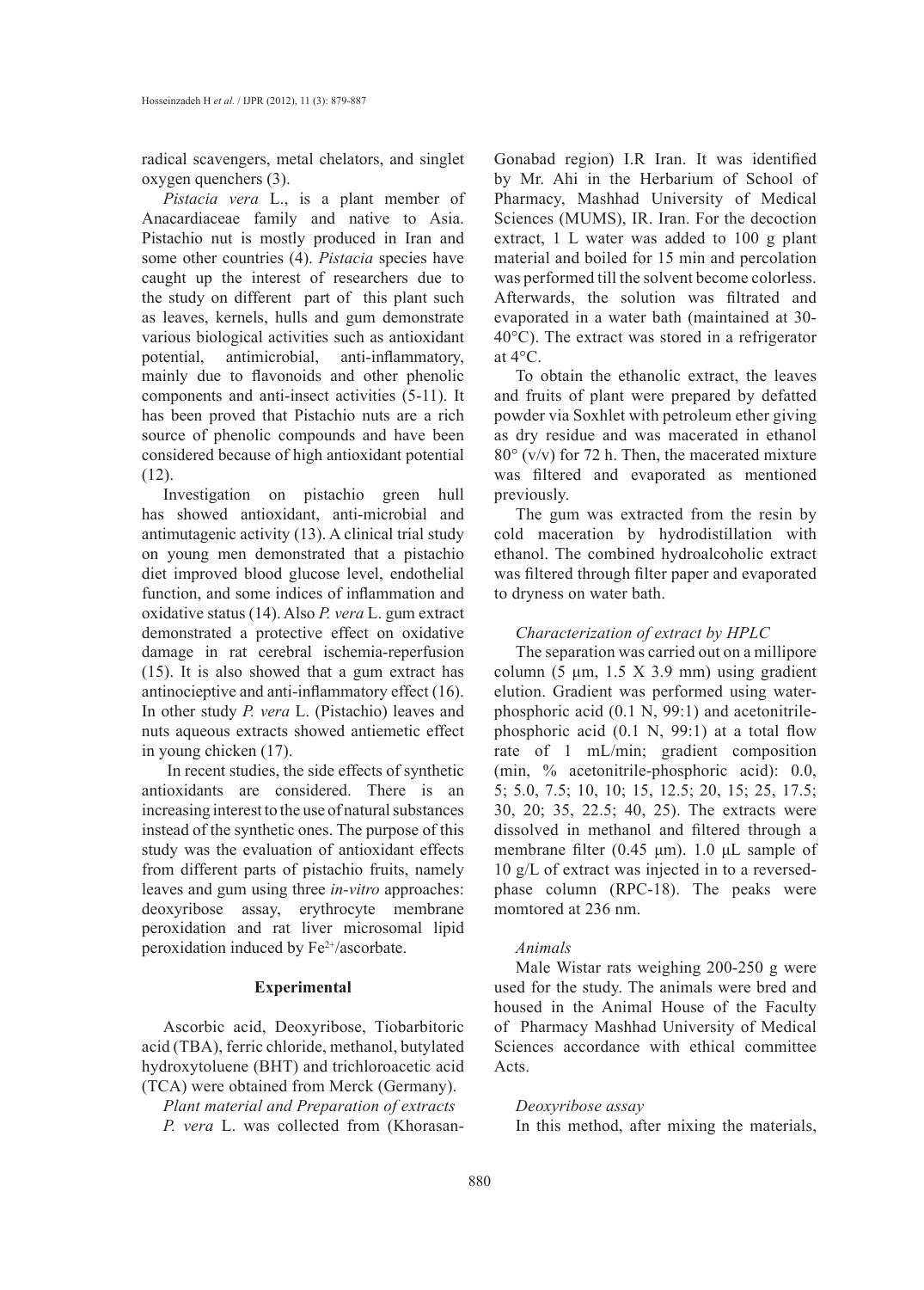hydroxyl radicals were produced by ascorbic acid,  $H_2O_2$  and  $Fe^{3+}$ -EDTA thus deoxyribose degradation take placed and produced malondialdhyde. The reaction mixture contained 100 μL of 28 mM 2-deoxy- 2-ribose 500 μL solution of various concentration of the material test (aqueous and ethanolic extracts of pistachio fruits and leaves and hydroalchoholic extracts of gum in buffer), 200  $\mu$ L of 200  $\mu$ M FeCl<sub>3</sub> and 1.04 mM EDTA (1:1 v/v), 100  $\mu$ L  $H_2O_2$  (1 mM) and 100 µL ascorbic acid (1 mM). All solutions were prepared freshly. After an incubation period of 1 h at 37°C, 1 mL of TBA (1%in 50 mM NaOH) and 1 mL of TCA were added to the reaction Mixture and the tubes were heated at 100°C for 20 min. The degree of deoxyribose degradation was measured by the TBA reaction. Absorbance was read at 532 nm (18, 19). The percentage Absorbance was read at 532 nm. The percentage of inhibition of deoxyribose degradation was calculated using the following equation:

$$
\% Inhibition = (A_0 - A_1) / A_0 \times 100
$$

Here,  $A_0$  is the absorbance of the control in the absence of samples;  $A_1$  is the absorbance in the presence of samples. DMSO was used as a positive control (20) and the negative control was all of the reaction mixture without extracts.

#### *Site-specific reactions assay*

This assay was prepared in the following three ways:

This test was done as mentioned previous to except that 100 mL of  $\text{FeCl}_3$  instead of 200 mL of Fe3+-EDTA Solution was extra, for evaluated potency of sample radical scavenging and Fe chelating.

The evaluation was performed without ascorbic acid as a starter for oxidation.

Deoxyribose itself was omitted from the test (18).

#### *Erythrocyte membrane peroxidation*

According to the method that was described before (19, 21), the evaluation of protective effects of pistachio extracts, were done with modification. After anesthizing the Wistar rats (200-250 g) with chloroform, whole blood were collected via a cardiac puncture to heparinized tubes. The RBC was separated from plasma by centrifugation at 1500 g for 15 min. Packed RBC was washed twice with NaCl 0.15 M, and preincubated with phosphate buffer ( $pH = 7.4$ ) containing sodium azide (1 mM) to inhibit catalase. Then  $H<sub>2</sub>O<sub>2</sub>$  (10 mM) was added, peroxidation was initiated  $H_2O_2$  (10 mM). 100 µL solutions of various concentrations of the material test were added and the mixture was incubated at 37°C for 60 min. The addition of 28% (w/v) trichloroacetic acid terminated reaction. Lipid peroxidation was measured using thiobarbitoric method. The quantity of MDA was determined by measuring the absorbance at 532 nm BHT was used as a positive control (21, 22).

## *Liver microsomal preparation and lipid peroxidation induced by Fe2+/ascorbat*

This test was carried out according to the method that was described previously (23). Wistar rats were anesthetized and liver was perfused with ice-cold saline through the portal vein until getting uniformly pale and were immediately removed. Then, pieces of liver were homogenized with 4 volume of ice-cold 0.1 M potassium phosphate buffer (pH = 7.4) containing  $1.15\%$  (w/v) KCl. The homogenate was centrifuged at 10000 g for 60 min. The supernatant was used for the study. According to the mentioned previous method, (23) for measuring antioxidant activity, rat liver microsome (2 mg/ mL) was mixed with 0.1 mL of FeSO4 (26% mM), 0.1 mL of ascorbate  $(0.13 \text{ mM})$ , 0.1 mL of the sample in 150 mM KCl/Tris-HCl buffer solution ( $pH = 7.4$ ). The mixture was incubated at 37°C for 60 min in a water bath; 0.75 mL of 2 M trichloroacetic acid/1.7 M HCl was added to stop trhe reaction, then tubes were centrifuged (4000 rpm, 10 min) and 0.5 mL of the supernatant was mixed with 0.15 mL TBA and was heated at 95°C for 10 min. The level of malondialdehyde was determined by measuring the absorbance at 532 nm. The percent of lipid peroxidation inhibition was calculated by following Equation:

$$
\%I = (A_0 - A_1 / A_0) \times 100
$$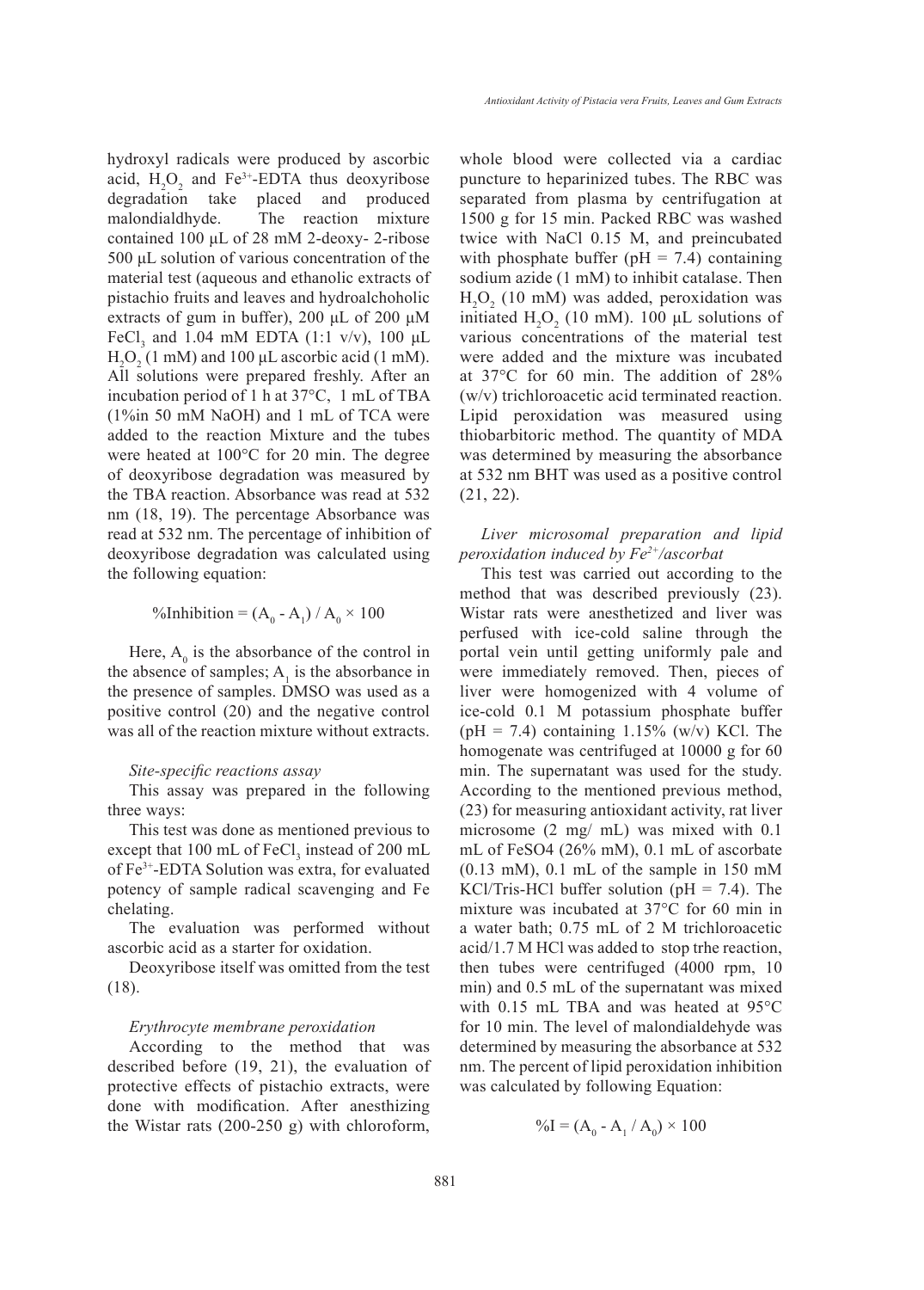| Concentr<br>Concentration<br>$(\mu g/mL)$ ation<br>$(\mu g/mL)$ | %Inhibition                       |                                 |                                  |                                |                                     |  |  |
|-----------------------------------------------------------------|-----------------------------------|---------------------------------|----------------------------------|--------------------------------|-------------------------------------|--|--|
|                                                                 | <b>Ethanolic fruit</b><br>extract | <b>Aqueous fruit</b><br>extract | <b>Ethanolic Leaf</b><br>extract | <b>Aqueous Leaf</b><br>extract | <b>Hydroalcholic Gum</b><br>extract |  |  |
| Control                                                         | ۰                                 | ۰                               | ٠                                | ٠                              | ۰                                   |  |  |
| $25 \text{ (µg/mL)}$                                            | $38.6***$                         | $24.2***$                       | $34.3***$                        | $27.4***$                      | $14.7***$                           |  |  |
| 100                                                             | $53***$                           | $37.5***$                       | 54.9***                          | $52.7***$                      | $34.1***$                           |  |  |
| 250                                                             | $64.6***$                         | $63***$                         | $56.6***$                        | 59.1***                        | $46.2***$                           |  |  |
| 500                                                             | $85.3***$                         | $70.7***$                       | 72.8***                          | $73***$                        | $63.5***$                           |  |  |
| 1000                                                            | $90.3***$                         | $77.1***$                       | 88.5***                          | $84.5***$                      | $67.4***$                           |  |  |
| DMSO(20~mM)<br>positive control                                 | $915***$                          | $918***$                        | $90.9***$                        | $91.3***$                      | $91.3***$                           |  |  |

**Table1.** Free radical scavenging activity of *Pistacia vera* extracts in deoxyribose assay.

% Inhibition = A control (532) - Asample (532) / A control (532)  $\times$  100

\*\*\*  $p < 0.001$ , as compared to control.

Here,  $A_0$  is the absorbance of the control reaction;  $A_1$  is the absorbance in the presence of the agents. BHT was used as a positive control (20).

#### *Phytochemical test*

Phytochemical screening of the extract was performed using the following reagents and chemicals (24): Alkaloids with Dragendorff's reagent, flavonoids by the use of Mg and HCl; tannins with 1% gelatin and 10% NaCl solutions and saponins with ability to produce hemolysis of RBC.

#### *Statistical analysis*

Statistical analysis was performed using one-way ANOVA followed by Tukey-Kramer post hoc test for multiple comparisons. The p-value less than  $p < 0.05$  were considered to be statistically significant. PCS software was used to calculate  $IC_{50}$  value.

## **Results and Discussion**

## *Yield of extraction*

Yield of extraction was 4.22% for leaves and 10% for fruits. In ehanolic extraction method, yield of extraction for leaves and fruits were 26% and 6.9% respectively. For Pistachio gum, the yield was 6.9%.

## *Deoxyribose degradation assay*

In deoxyribose degradation method,

absorption spectra at 532 nm were evaluated for extracts in various concentration (25, 100, 250, 500 and 1000 μg/mL) and blank was used. All of tested compound showed antioxidant activity and OH radical scavenging effect ( $p < 0.001$ VS control). The  $IC_{50}$  values of aqueous and ethanolic extracts of fruits were149.2 μg/mL and 64.7 μg/mL and for leaves 105.4 μg/mL and 84.8 μg/mL, respectively and for gum extract was 285.5 μg/mL. The results are shown in Table 1. In deoxyribose assay ability of radical scavenging and inhibition of deoxyribose degradation (18), all exracts inhibited MDA production in a dosedependent manner. The effect of fruit ethanolic extract (1000 µg/mL) was similar to positive control.

## *RBC lipid peroxidation*

High polyunsaturated fatty acid contents cause membrane lipids particularly susceptible to oxidative damage (21, 25). Lipid peroxidation is one of the important reactions that induced by oxidative stress (26, 27).

TBARS were expressed with Pmol MDA produced in the presence of different concentrations of extracts. The  $IC_{50}$  values of the aqueous and ethanolic extracts of fruits were 768.3 μg/mL and 325.1 μg/mL and for leaves were 314.5 μg/mL and 231.4 μg/mL, respectively and gum extract showed antioxidant effect less than 50%. Results are shown in Tables 3-5.

All extracts prevented oxyradical generation. The fruits ethanolic extract was more effective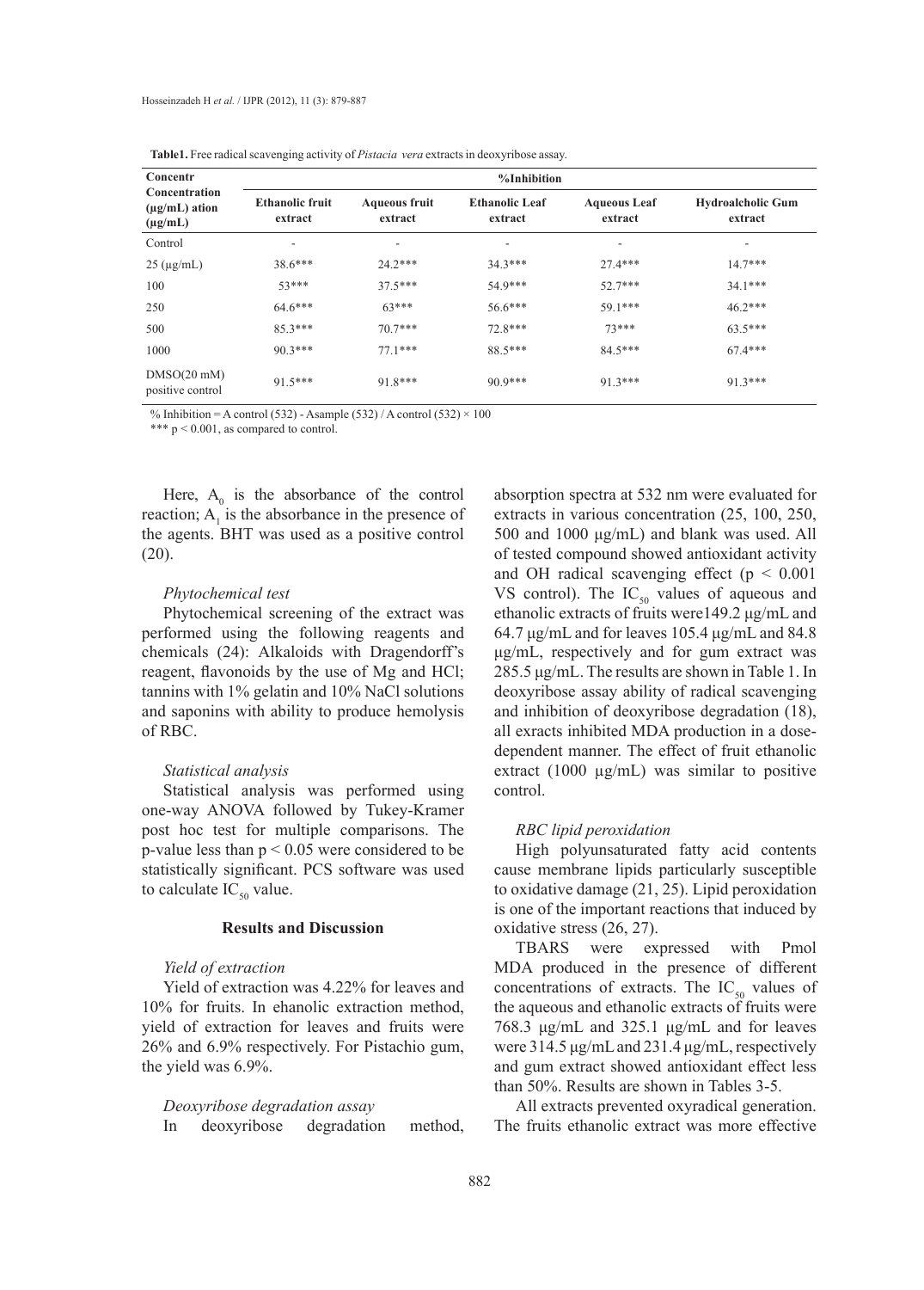| <b>Sample</b> | Concentration        | <b>Omit EDTA</b> | Omit Vit C | Omit deoxyribose |
|---------------|----------------------|------------------|------------|------------------|
|               | Negative control     | 0.617            | 0.156      | 0.084            |
| Ethanolic     | $1000\mu\text{g/mL}$ | 0.099            | 0.210      | 0.037            |
|               | $500 \mu g/mL$       | 0.163            | 0.170      | 0.030            |
| fruit extract | $250 \mu g/mL$       | 0.256            | 0.144      | 0.024            |
|               | $100 \mu g/mL$       | 0.340            | 0.127      | 0.019            |
|               | $25 \mu g/mL$        | 0.426            | 0.102      | 0.009            |
|               | Negative control     | 0.617            | 0.156      | 0.082            |
|               | $1000\mu$ g/mL       | 0.114            | 0.143      | 0.064            |
| Aqueous       | $500 \mu g/mL$       | 0.167            | 0.141      | 0.056            |
| fruit extract | $250 \mu g/mL$       | 0.297            | 0.129      | 0.027            |
|               | $100 \mu g/mL$       | 0.470            | 0.108      | 0.009            |
|               | $25 \mu g/mL$        | 0.326            | 0.077      | 0.002            |
|               | Negative control     | 0.609            | 0.159      | 0.079            |
|               | $1000\mu\text{g/mL}$ | 0.111            | 0.197      | 0.069            |
| Ethanolic     | $500 \mu g/mL$       | 0.178            | 0.149      | 0.061            |
| Leaf extract  | $250 \mu g/mL$       | 0.262            | 0.152      | 0.032            |
|               | $100 \mu g/mL$       | 0.419            | 0.116      | 0.027            |
|               | $25 \mu g/mL$        | 0.487            | 0.103      | 0.015            |
|               | Negative control     | 0.609            | 0.159      | 0.079            |
|               | $1000\mu\text{g/mL}$ | 0.171            | 0.168      | 0.058            |
| Aqueous       | $500 \mu g/mL$       | 0.210            | 0.140      | 0.037            |
| Leaf extract  | $250 \mu g/mL$       | 0.293            | 0.112      | 0.019            |
|               | $100 \mu g/mL$       | 0.327            | 0.098      | 0.016            |
|               | $25 \mu g/mL$        | 0.402            | 0.061      | 0.007            |
|               | Negative control     | 0.609            | 0.159      | 0.083            |
|               | $1000\mu\text{g/mL}$ | 0.236            | 0.131      | 0.056            |
| Hydroalcholic | $500 \mu g/mL$       | 0.280            | 0.119      | 0.045            |
| Gum extract   | $250 \mu g/mL$       | 0.341            | 0.117      | 0.027            |
|               | $100 \mu g/mL$       | 0.399            | 0.081      | 0.021            |
|               | $25 \mu g/mL$        | 0.419            | 0.042      | 0.010            |

**Table 2.** Results of the assay for site-specific reactions of the ethanol and aqueous extracts of fruit, leaf and gum of of *Pistacia vera.*

Values are absorbance of sample at 532 nm at test conditions.

than aqueous extract probably due to existence of linoleaic and linolenic fatty acids. The antioxidant effect of pistachio fruits (28, 29) was due to antioxidant effects of phenolic compounds (flavonoids and tannin) (30). It was shown that Pistachio skins has better antioxidant activity i compared with seeds in different tests such as (DPPH assay, Folin-Ciocalteau colorimetric method and TEAC assay, SOD-mimetic assay). The excellent antioxidant activity of pistachio skins can be due to its higher content of antioxidant phenolic compounds (31). In another study *P. lentiscus* resin showed antioxidant activity,  $Fe^{2+}$  chelating activity and it inhibited inflammation (32).

#### *Liver microsomal lipid peroxidation*

Treatment of liver microsomal with extracts was produced a significant decrease of MDA generation as compared with control treatment. The  $IC_{50}$  values of aqueous and ethanolic extracts of fruits 1441.5 μg/mL and 648.7 μg/mL, and leaves were 1101.1 μg/mL and 700.1 μg/mL, respectively and gum extract showed antioxidant effect less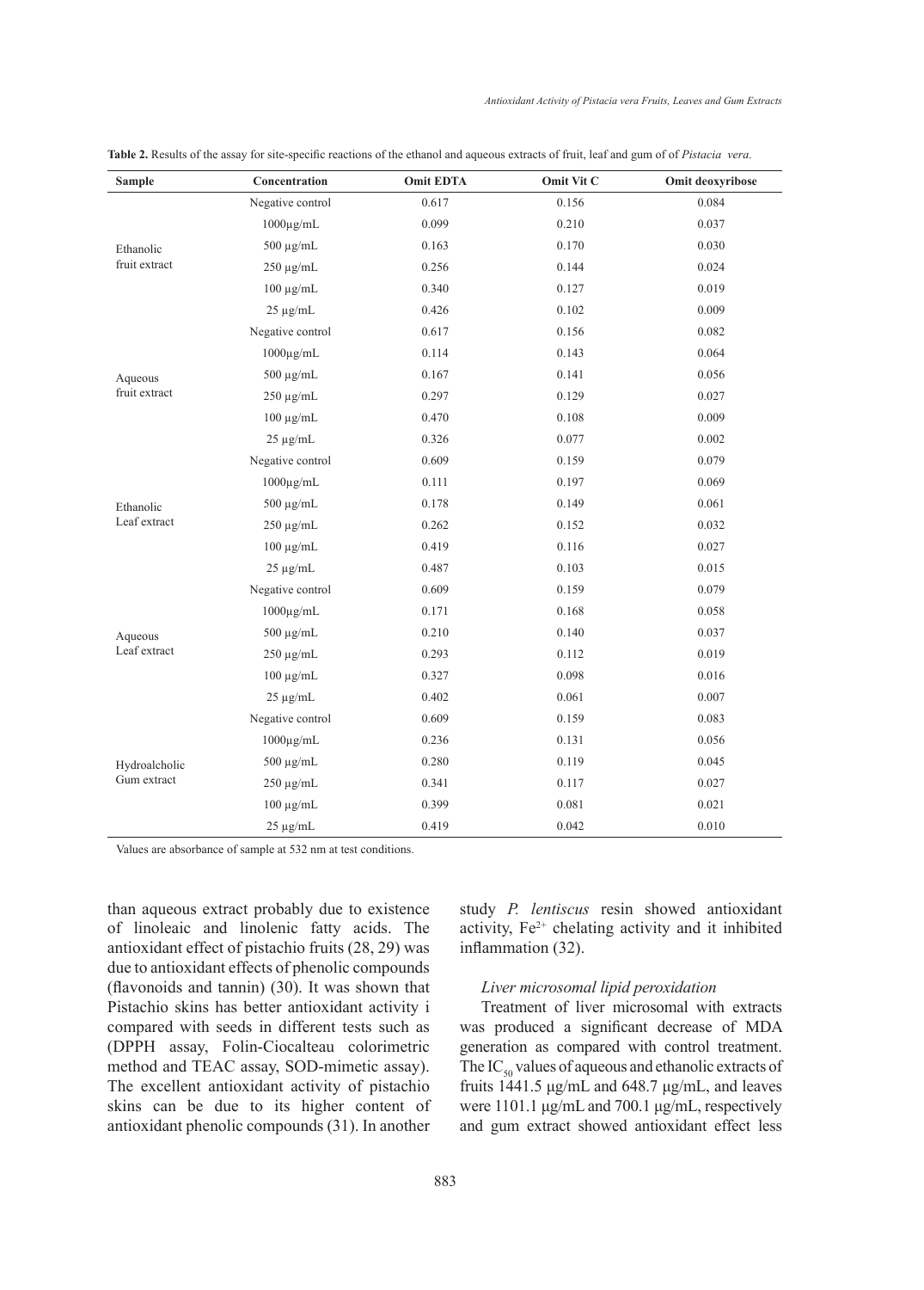|                      |                   | <b>Aqueous extract</b> |             |                   | <b>Ethanolic extract</b> |             |
|----------------------|-------------------|------------------------|-------------|-------------------|--------------------------|-------------|
| Concentration        | <b>MDA</b>        | p                      | Inhibition% | <b>MDA</b>        | p                        | Inhibition% |
| Control              | $365.38 \pm 9.26$ | ۰                      | ٠.          | $385.79 \pm 6.52$ | ٠                        | ۰           |
| $25 \text{ (µg/mL)}$ | $360.9 \pm 4.13$  | $N_{\rm S}$            | 1.2         | $366.62 \pm 9.26$ | $N_{\rm S}$              | 5           |
| 100                  | $339.35 \pm 4.65$ | Ns                     | 7.1         | $339.34 \pm 5.72$ | 0.001                    | 12          |
| 250                  | $255.48 \pm 6.27$ | 0.001                  | 30          | $192.56 \pm 7.26$ | 0.001                    | 50          |
| 500                  | $211.94 \pm 3.64$ | 0.001                  | 42          | $125.91 \pm 9.38$ | 0.001                    | 67.4        |
| 1000                 | $178.8 \pm 9.56$  | 0.001                  | 51          | $96.42 \pm 3.64$  | 0.001                    | 75          |
| $BHT(0.04)$ mM       | $74.34 \pm 2.15$  | 0.001                  | 79.6        | $78.18 \pm 2.25$  | 0.001                    | 80          |

**Table 3.** Effects of ethanolic and aqueous extracts of *Pistacia vera* fruits in RBC lipid peroxidation assay.

Vlues are mean  $\pm$  SEM (n=6).

TBARS were expressed with pmol MDA produced in the presence of different concentrations of extracts.

ns: not significant.

BHT: Possitive control.

| Table 4. Effects of ethanolic and aqueous extracts of Pistacia vera leaves in RBC lipid peroxidation assay. |  |
|-------------------------------------------------------------------------------------------------------------|--|
|-------------------------------------------------------------------------------------------------------------|--|

|                      |                   | <b>Aqueous extract</b>   |             | <b>Ethanolic extract</b> |                          |             |
|----------------------|-------------------|--------------------------|-------------|--------------------------|--------------------------|-------------|
| <b>Concentration</b> | <b>MDA</b>        | p                        | Inhibition% | <b>MDA</b>               | p                        | Inhibition% |
| Control              | $377.15 \pm 9.33$ | $\overline{\phantom{a}}$ | ٠           | $402.06 \pm 3.4$         | $\overline{\phantom{a}}$ | ۰           |
| $25 \text{ (µg/mL)}$ | $356.9 \pm 6.22$  | $N_{\rm S}$              | 5.4         | $351.41 \pm 10.51$       | <b>Ns</b>                | 12.6        |
| 100                  | $298.81 \pm 5.38$ | 0.001                    | 20.8        | $291.01 \pm 6.82$        | 0.001                    | 28          |
| 250                  | $214.23 \pm 9.15$ | 0.001                    | 43.2        | $233.3 \pm 5.24$         | 0.001                    | 42          |
| 500                  | $109.22 \pm 5$    | 0.001                    | 71          | $92.601 \pm 3.29$        | 0.001                    | 77          |
| 1000                 | $106.23 \pm 3.65$ | 0.001                    | 71.8        | $88.93 \pm 4.97$         | 0.001                    | 77.9        |
| $BHT(0.04)$ mM       | $80.7 \pm 1.91$   | 0.001                    | 78.6        | $77.25 \pm 2.75$         | 0.001                    | 80.8        |

Vlues are mean  $\pm$  SEM (n=6).

TBARS were expressed with pmol MDA produced in the presence of different concentrations of extracts.

ns: not significant.

BHT: Possitive control.

| Concentration        | <b>MDA</b>        | p              | Inhibition% |
|----------------------|-------------------|----------------|-------------|
| Control              | $371.6 \pm 6.49$  | ٠              | ۰           |
| $25 \text{ (µg/mL)}$ | $363.51 \pm 4.06$ | N <sub>s</sub> | 2.1         |
| 100                  | $349.86 \pm 8.22$ | N <sub>s</sub> | 5.8         |
| 250                  | $316.31 \pm 5.78$ | 0.001          | 14.9        |
| 500                  | $203.49 \pm 7.42$ | 0.001          | 45.2        |
| 1000                 | $196.74 \pm 7.56$ | 0.001          | 47          |
| $BHT(0.04)$ mM       | $75.78 \pm 2.66$  | 0.001          | 79.6        |

**Table 5.** Effects of hydroalcoholic extracts of Pistacia vera gum in RBC lipid peroxidation assay.

Vlues are mean  $\pm$  SEM (n=6).

TBARS were expressed with pmol MDA produced in the presence of different concentrations of extracts.

ns: not significant.

BHT: Possitive control.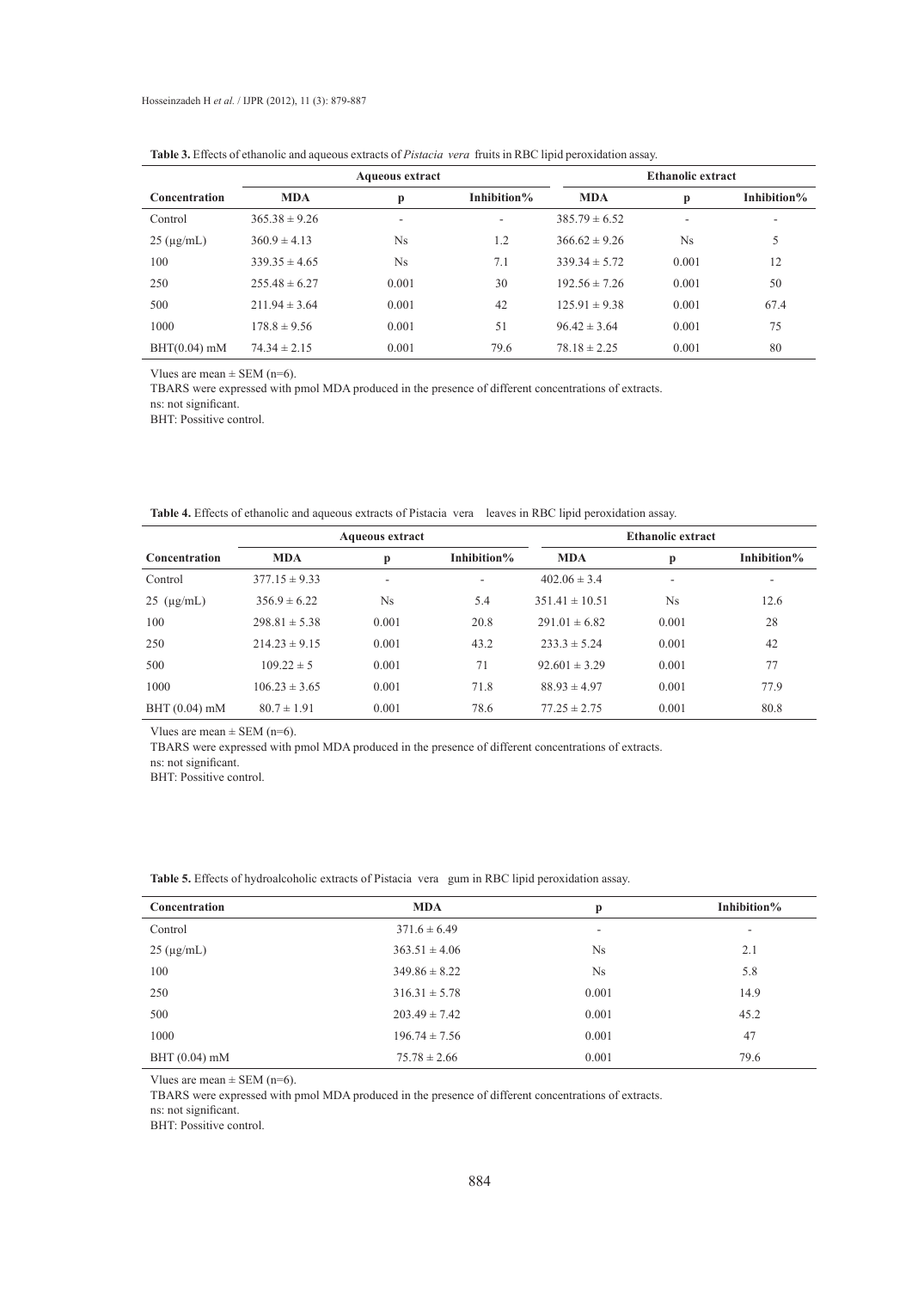|                      | <b>Aqueous extract</b> |       |             | <b>Ethanolic extract</b> |             |             |
|----------------------|------------------------|-------|-------------|--------------------------|-------------|-------------|
| Concentration        | <b>MDA</b>             | p     | Inhibition% | <b>MDA</b>               | p           | Inhibition% |
| Control              | $1.98 \pm 0.083$       |       | ۰           | $1.89 \pm 0.073$         |             |             |
| $25 \text{ (µg/mL)}$ | $1.84 \pm 0.074$       | Ns.   | 7.2         | $1.66 \pm 0.044$         | $N_{\rm S}$ | 12.1        |
| 100                  | $1.53 \pm 0.027$       | 0.001 | 22.7        | $1.37 \pm 0.049$         | 0.001       | 27.6        |
| 250                  | $1.49 \pm 0.043$       | 0.001 | 24.7        | $1.29 \pm 0.034$         | 0.001       | 31.4        |
| 500                  | $1.34 \pm 0.074$       | 0.001 | 32.6        | $1.04 \pm 0.063$         | 0.001       | 44.9        |
| 1000                 | $1.051 \pm 0.076$      | 0.001 | 47.1        | $0.77 \pm 0.096$         | 0.001       | 59.5        |
| $BHT(0.04)$ mM       | $0.55 \pm 0.02$        | 0.001 | 72.2        | $0.53 \pm 0.052$         | 0.001       | 71.8        |

**Table 6.** Effects of ethanolic and aqueous extracts of Pistacia vera fruits in microsomal lipid peroxidation assay.

Vlues are mean  $\pm$  SEM (n=6).

TBARS were expressed with pmol MDA produced in the presence of different concentrations of extracts.

ns: not significant.

BHT: Possitive control.

**Table 7.** Effects of ethanolic and aqueous extracts of Pistacia vera leaves in microsomal lipid peroxidation assay.

|                      | <b>Aqueous extract</b> |           |             | <b>Ethanolic extract</b> |           |                          |
|----------------------|------------------------|-----------|-------------|--------------------------|-----------|--------------------------|
| <b>Concentration</b> | <b>MDA</b>             | p         | Inhibition% | <b>MDA</b>               | p         | Inhibition%              |
| Control              | $1.98 \pm 0.08$        | ۰         | -           | $1.89 \pm 0.073$         | ۰         | $\overline{\phantom{a}}$ |
| $25 \text{ (µg/mL)}$ | $1.80 \pm 0.06$        | <b>Ns</b> | 9.1         | $1.79 \pm 0.063$         | <b>Ns</b> | 5.4                      |
| 100                  | $1.67 \pm 0.05$        | 0.05      | 15.9        | $1.57 \pm 0.08$          | 0.05      | 16.9                     |
| 250                  | $1.61 \pm 0.06$        | 0.01      | 18.7        | $1.32 \pm 0.056$         | 0.001     | 30.7                     |
| 500                  | $1.07 \pm 0.07$        | 0.001     | 45.8        | $1.02 \pm 0.043$         | 0.001     | 46.1                     |
| 1000                 | $0.97 \pm 0.06$        | 0.001     | 51          | $0.84 \pm 0.094$         | 0.001     | 55.2                     |
| $BHT(0.04)$ mM       | $0.55 \pm 0.02$        | 0.001     | 72.2        | $0.53 \pm 0.052$         | 0.001     | 71.8                     |

Vlues are mean  $\pm$  SEM (n=6).

TBARS were expressed with pmol MDA produced in the presence of different concentrations of extracts.

ns: not significant.

BHT: Possitive control.

| <b>THOIC OF ETIQUE OF HYGIQUIQUIQUE CALLACED</b> OF FIGHING TOIL KILL IN HIRE OSOHIMI HIDIQ POLOARGHOH GOOD, |                 |                          |                          |  |  |  |
|--------------------------------------------------------------------------------------------------------------|-----------------|--------------------------|--------------------------|--|--|--|
| Concentration                                                                                                | <b>MDA</b>      | p                        | Inhibition%              |  |  |  |
| Control                                                                                                      | $1.89 \pm 0.05$ | $\overline{\phantom{a}}$ | $\overline{\phantom{a}}$ |  |  |  |
| $25 \text{ (µg/mL)}$                                                                                         | $1.78 \pm 0.04$ | Ns                       | 6                        |  |  |  |
| 100                                                                                                          | $1.74 \pm 0.02$ | Ns                       | 8.1                      |  |  |  |
| 250                                                                                                          | $1.66 \pm 0.07$ | 0.05                     | 12.6                     |  |  |  |
| 500                                                                                                          | $1.37 \pm 0.06$ | 0.001                    | 27.4                     |  |  |  |
| 1000                                                                                                         | $1.24 \pm 0.05$ | 0.001                    | 34.5                     |  |  |  |
| $BHT(0.04)$ mM                                                                                               | $0.53 \pm 0.04$ | 0.001                    | 72                       |  |  |  |

**Table 8.** Effects of hydroalcoholic extracts of Pistacia vera gum in microsomal lipid peroxidation assay.

Vlues are mean  $\pm$  SEM (n=6).

TBARS were expressed with pmol MDA produced in the presence of different concentrations of extracts.

ns: not significant.

BHT: Possitive control.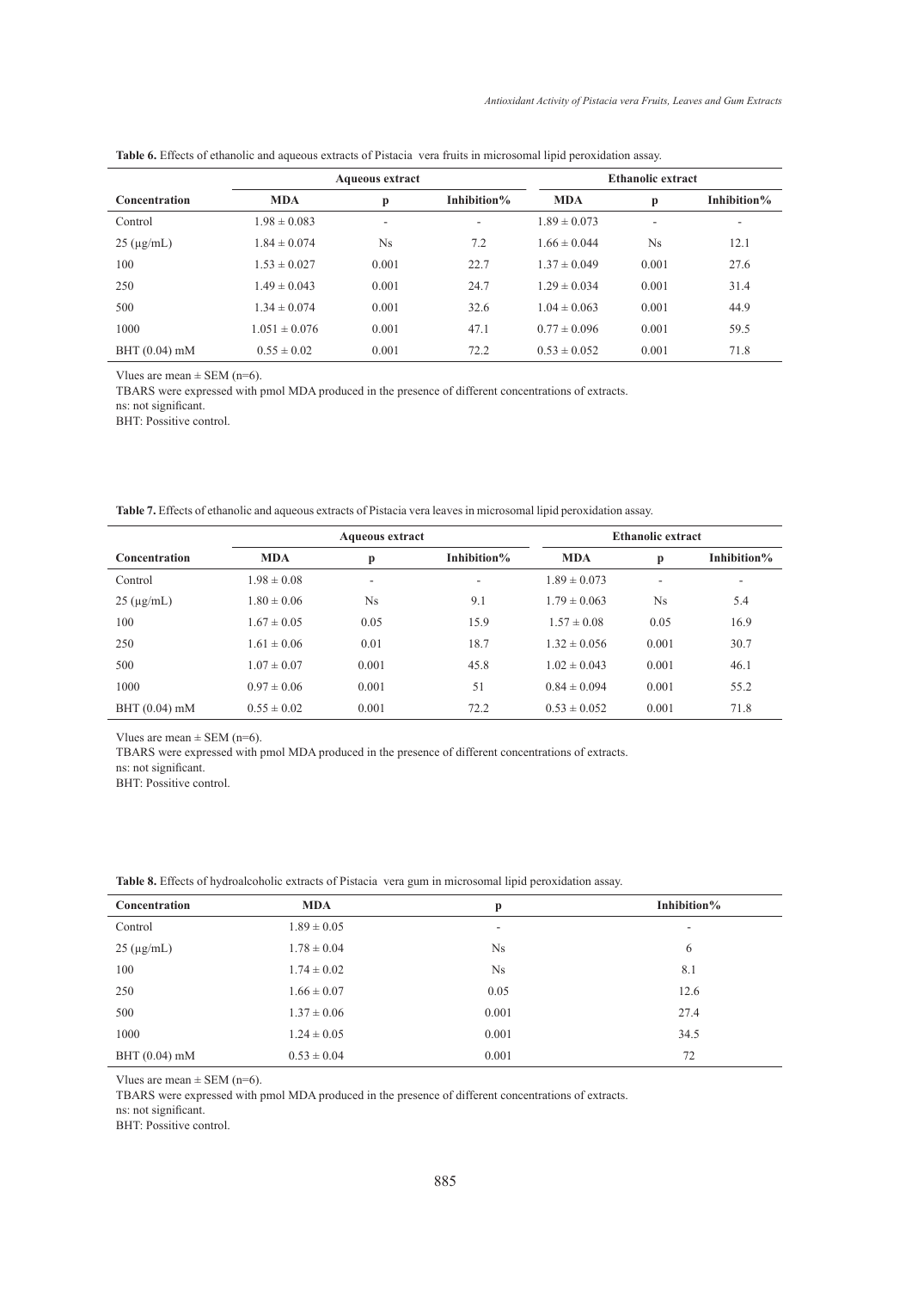

**Figure 1.** HPLC fingerprint of P. vera ethanolic gum extract.

than 50%. Results are shown in Tables 6-8.

extract demonstrated less antioxidant effect.

## *Phytochemical tests*

All extracts were negative as for the existence of alkaloid. The aqueous and ethanolic extracts of fruits were negative for tannin content but both extracts of leaves and gum were positive in tannin test. The aqueous and methanolic extracts of fruits had considerable amount of flavonoids but leaves ethanolic extracts and gum extracts had fewer amount. Saponin was not found in the extracts. According to the result of phytochemical tests in this research, the protective effect of extract is probably due to the presence of tannin in gum and leaves extract and flavonoids in fruit extract. HPLC fingerprints of the extract indicated five peaks (Figure 1).

## **Conclusion**

The present study showed that extracts of different part of *P. vera* have antioxidant activity in different in vitro methods. The ethanolic extracts of leaves and fruits showed more roles for antioxidant properties and gum hydroalcoholic

## **Acknowledgment**

The authors are thankful to "Pharmaceutical Research Center" and the Vice Chancellor of Research, Mashhad University of Medical Sciences for financial support. The results described in this paper are part of a Pharm.D. thesis.

#### **References**

- (1) Halliwell B. Free radicals, antioxidants, and human disease: Curiosity, cause, or consequence? *Lancet*  (1994) 344: 721-724.
- Aviram M. Review of human studies on oxidative (2) damage and antioxidant protection related to cardiovascular diseases. *Free Rad. Res.* (2000) 33: 85-97.
- (3) Jadhav SJ, Nimbalkar, SS, Kulkarni, AD and Madhavi DL. Lipid oxidation in biological and food systems. In: Madhavi AD and Salunkhe DK. (eds.) *Food Antioxidants: Toxicological Aspects of Food Antioxidant.* Marcel Dekker, New York (1995) 5-56.
- Saitta M, Giuffrida D, La Torre GL, Potorti AG and (4)Dugo G. Characterisation of alkylphenols in pistachio (*Pistacia vera* L.) kernels*. Food Chem.* (2009) 117: 451-455.